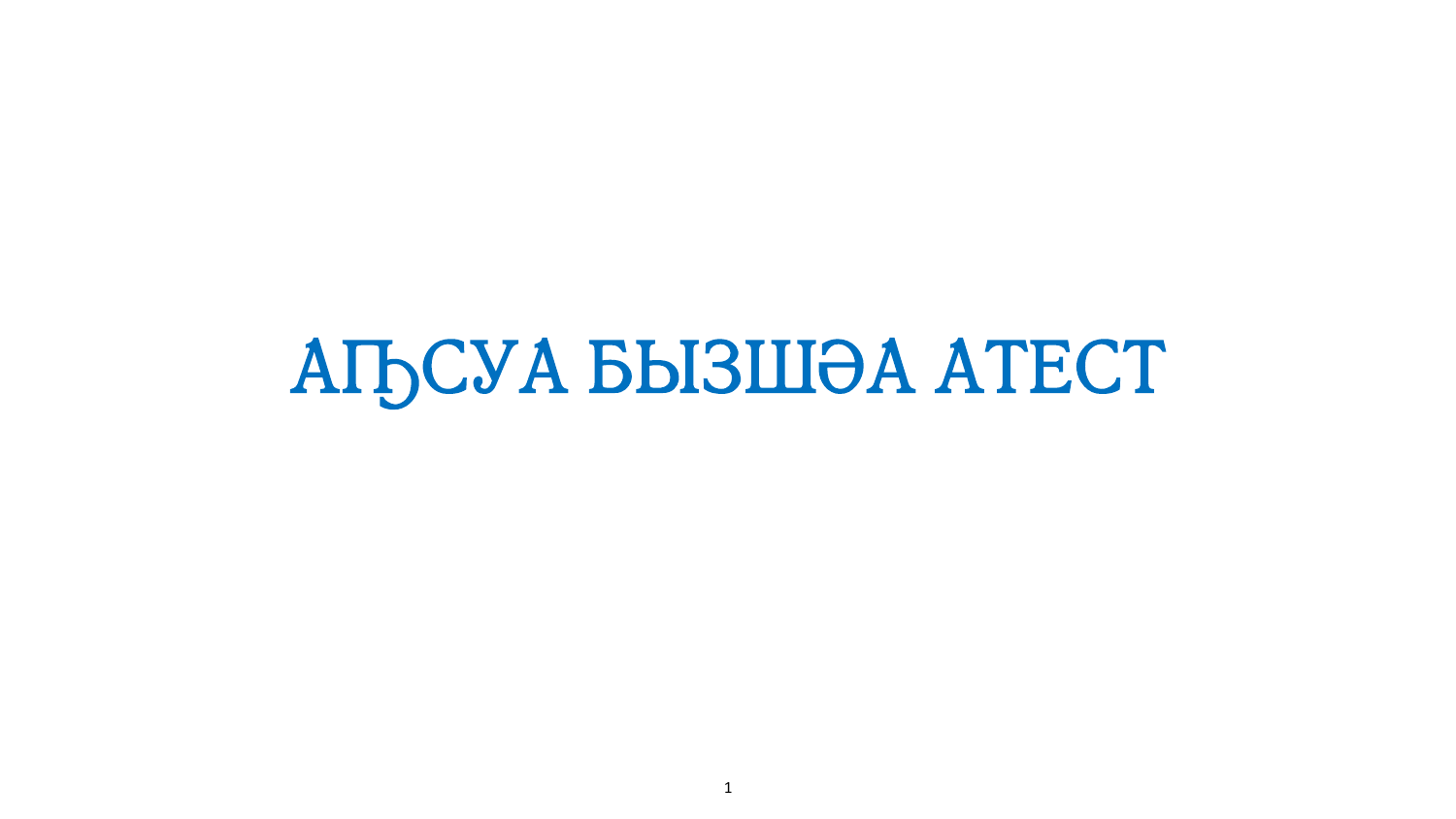## Ароман "Ацынтэарах" акынтэ ацыҧтәаха

Сара инасышьтахханы ааигәа, хара, иахьабалак акәкәахәа еибашьрак алагазшәа абџьарқәа ааиларцеит. Сара сеигуш егьыртгьы, игэыткьагаха ашьхақәа иреафуан Бзоу еигуш зыгусы зхытуаз аеқәа рыкьыркьыр быжьқәа. Икалап рагухьаза абра акәзаргы агәымбылра сахьазрыжәыз. Снапала анышә иастеит сеы, ахангы хахәыкнасыргылеит.

Ацхацэры зхыз ароаш снырит, уи цон ишцац, хьаада-баада,ишэахп,сараха. Убаскак итынчын ап,сабара,адунеи аеы гэакрак џьара икоуп узхәарымызт. Ахәы санысхашла, иаразнак слымха иаатасит ахәухәа ацәыуабжьы. Хәсеи хацәеи ахабла зегь еизаны дасу рыгусыжыртақәа ирықәлахьан.

Иаарықәқәаны сеынасхеит. Снеизар, саб дзышза иани иаби рхатгәынқәа рақхьа дшьамхнышланы, игәы дтасуа атаыуара да<del>с</del>ын, сашьагьы ихәра ашьамхнышлара илнаршомыз, усдгылан, игәы дтасуа. Сани сахәшьцәеи, дышхәчыз иҧсыз сашьеицбы ихатгәын хәычыагәы иқәиааз ақыцә-мыцәқәа ықәкәшәаауа, рыхцәы ҧыртланы еибарқьызқьызуан. Атаацәа реы сара ахаҳә гәы змоу хәа сыҧхьазан, шамахамзар, саныхәычызгьы сылаҕырз уаҩы имбацызт, аха ара исзымычҳаит, саргьы снарыдгылеит, сгәы стасуа.

Абас лықырзышала ргәырданы, дасу рысныкақәа рышка ихынхәит, ирызго рыматәа аашьтыхны, ага ахь идәықәларц.

Зегьы иаадыруеит, абыржәы қоагылар,наунагза қахьымаара қашдәықәло. Ушьтахька уақа хынқәышьа анумам, уаҧхьака умоа узқәыло цқьа ианузымдыруа, о, злыпдха хаура, дышпдарыцхахо ауаоы мыжда!

 $\overline{2}$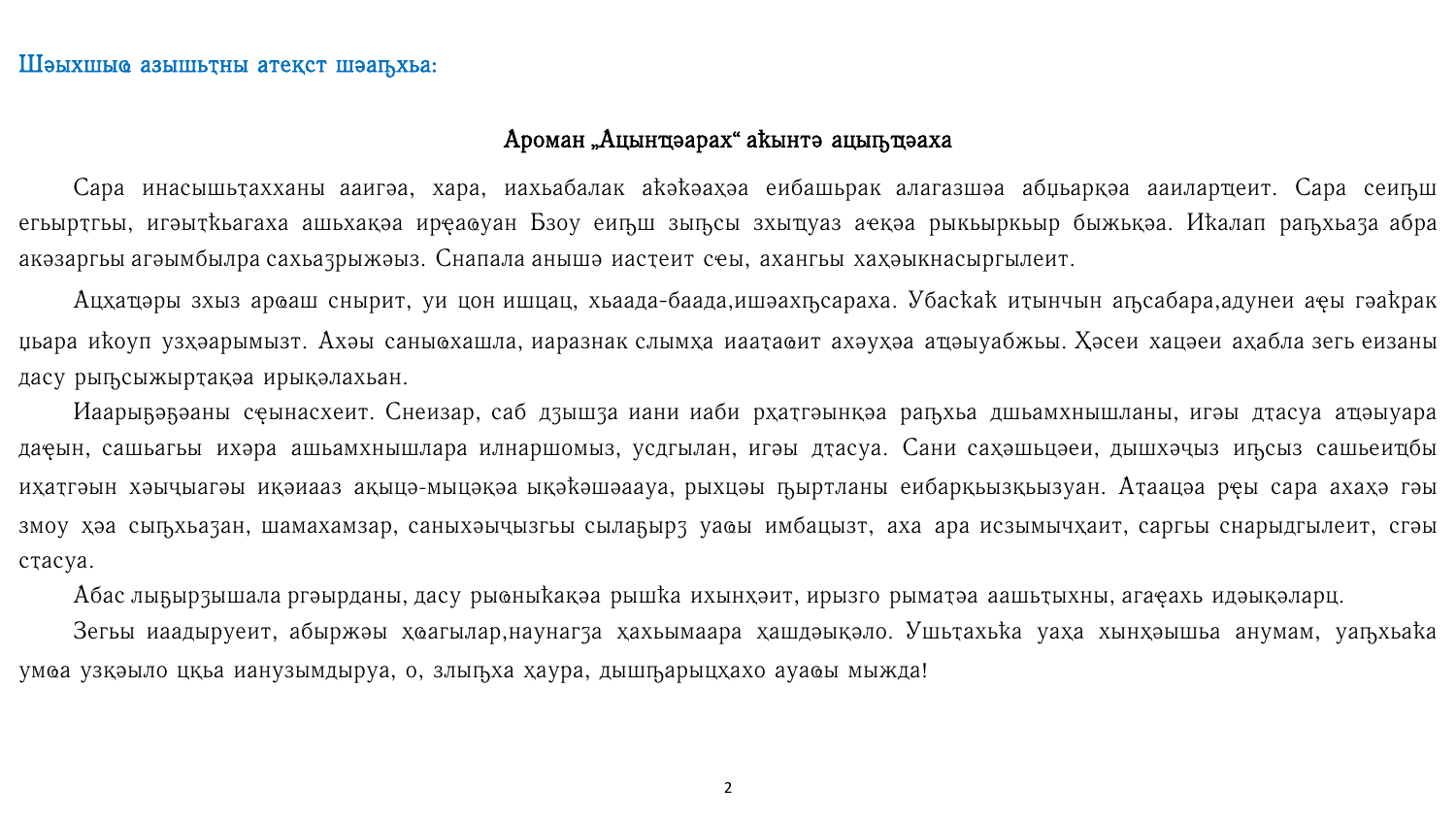#### 1. Азцаара атак ашәт:

Изоымтада ароман "Ацынцәарах"? а) Б. Шьынқәба. б) Д. Гәлиа. в) И. Тарба.

## 2. Аздаара атак ашәт:

Аублаа жәлар ртоурых акынтә иарбан аамтоу дзыхцәажәо автор?

- а) атынчра.
- б) амхаџьырра.
- в) аиааира.

#### 3. Атекст акынтә игәылжәсаа:

Ароман афырхаца иҧеиҧш дышҧазхәыцуа?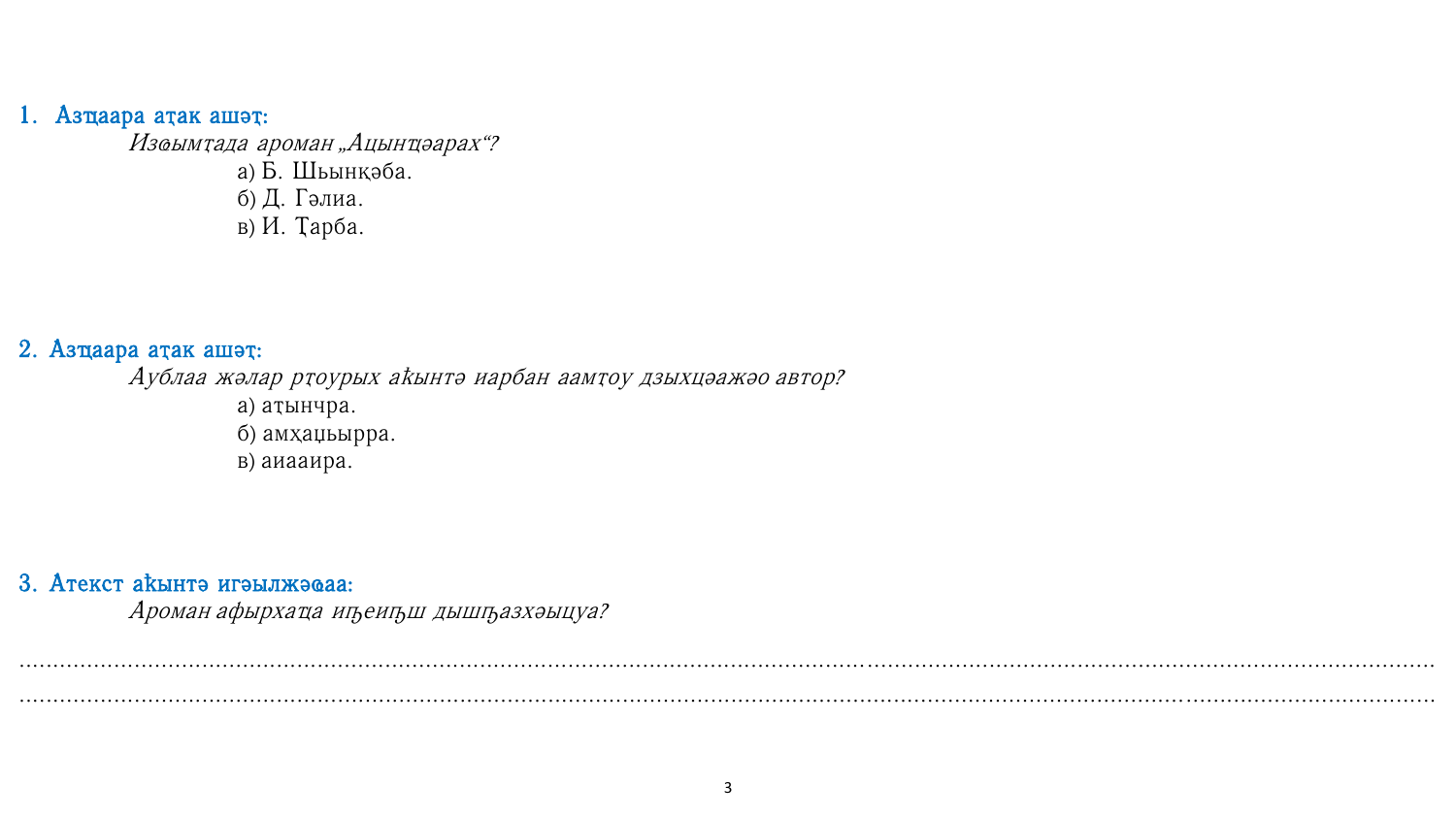## Шәыхшыс азышьтны атеқст шәаҧхьа:

#### Ашәкәыҧхьаоцәа хәычқәа шәахь

Ашкәы ртагоуп, уи аазагоуп, Саҧхьоит есқьынгьы, Ашәкәы сызоуп, дыррархагоуп, Шәаҧхьалазегьы!

Ашәкәы иаҧхьо гәырцкәылла, Изхауеи шака! Ашәкәы даҧхьар ауао хшыола, Дныкәауеит ҧхьака...

Ашкәы ртагоуп, уи аазагоуп, Саҧхьойт есқьынгьы, Ашәкәы сызоуп, дыррархагоуп, Шәаҧхьала зегьы!

Алықьса Џьонуа

4. Азтаара атак ашәт:

Изызкәуи А. Џьонуа иажәеинраала? а) абзиабара. б) аи ызара. в) ашәкәы.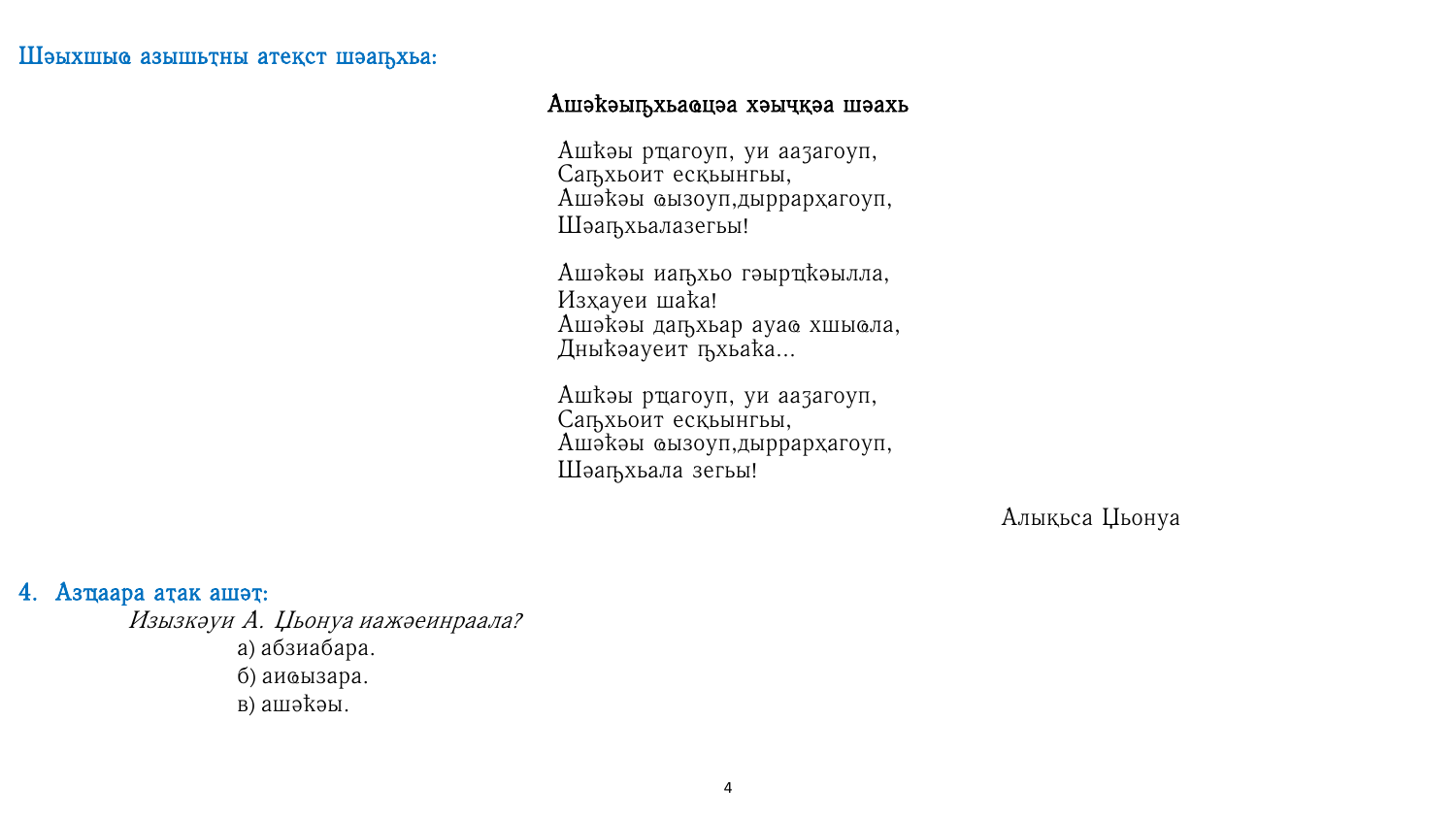### 5. Аздаара атак ашәт:

Дышҧахцәажәо автор ашәҟәы?

а) рцагоуп, аазагоуп, дыррархагоуп.

б) аамта гагоуп, амшгагоуп.

в) ауасы дабжьнахуеит, шьтахь дагоит.

#### 6. Аздаара атак ашәт:

Автор иажәеинраала иззикда?

а) атахмадацэа.

б) ашәкәыҧхьаоцәа хәычқәа.

в) асызцәа.

#### Шәыхшыс азышьтны атеқст шәапухьа:

#### Абжьас-цэазшәу

#### (Ш. Руставели ипоема аитахәа) Ах Ростеван иажәабжь

Арабтәыла дыкан иразыз, згәы тбааз, ииашаз, ирыцхашьасыз, ибарақьатыз, цоа змамыз ар змаз, иҕәҕәаз аибашьоы ах Ростеван, уи диман пуда зацэык - иблахкыгаз ахаеымра Тинатин. Уи лыпушзара, лгэыкра, лнеишьа-ааишьа зегьы аршанхон.

Насып, ду змаз иакәын Ростеван, аха аамта цеит, ах дажәит.

Зны Ростеван авазирцәа ааиҧхьан, иреиҳәеит:

- Сажәит, икалап ирласны сыпосыр, сыпосы танацы истахуп сыпуха Тинатин хәынтқарс дкасцарц.

Ах дзыргәамцуаз авазирцәа изаацәоуп қәа ирыҧхьазеит, избанзар Ростеван анкьеиҧш кәышрыла хадара азиуан ихәынтқарра, насгьы иара зыхьз хара инаохьаз еибашьоын, аха мап хәа ахәара рызиатәамшьеит, иақәшахатхеит. Урт Тинатин дырехәаны ирхәеит: дшыҧхәысугьы, илылшоит ахра кәышрыла иныкәылгарц. "Алым иахшаз алымуп, уи иап,сызаргьы, иабызаргьы."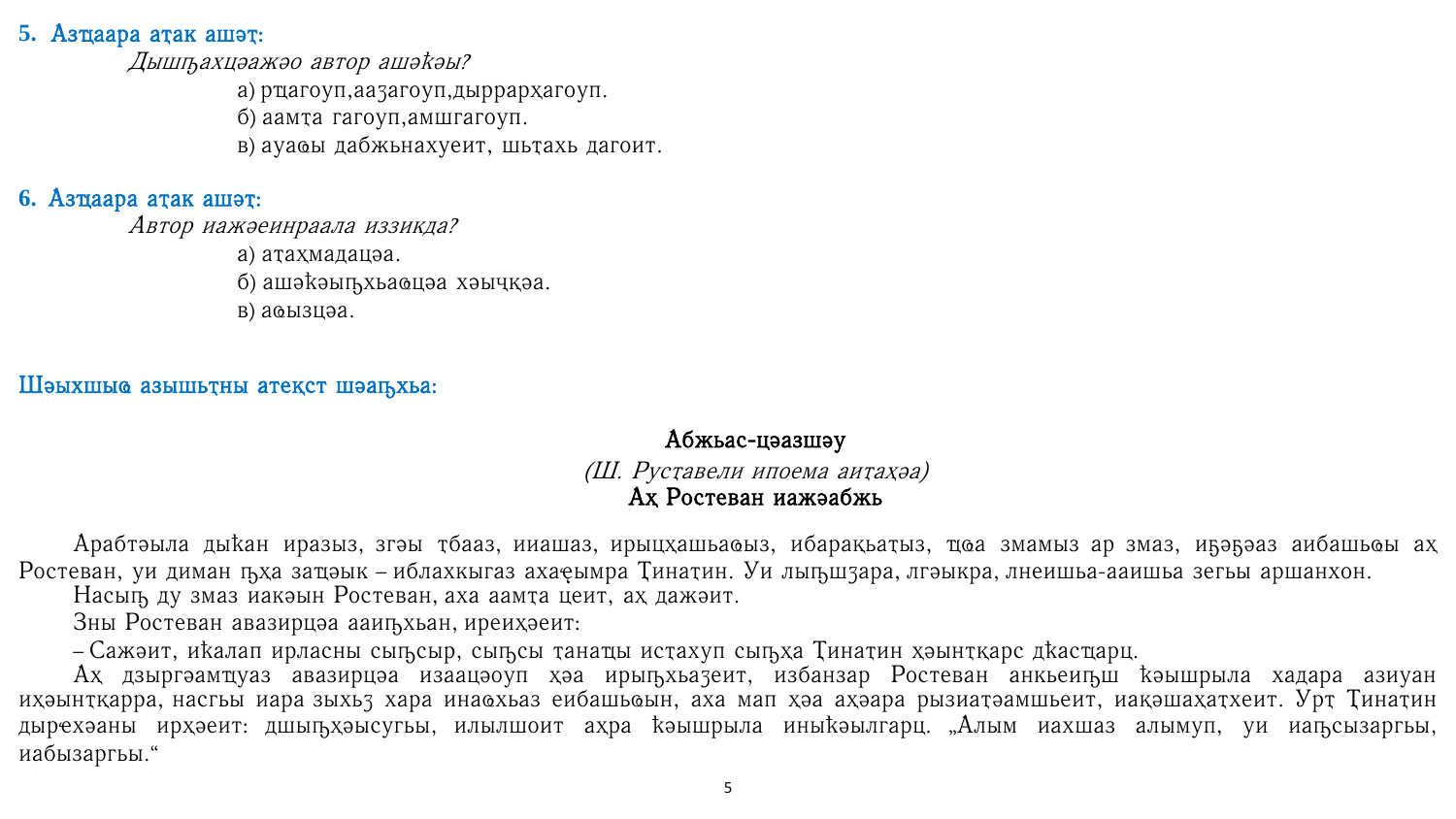#### 7. Азцаара атак ашәт:

Ари ажәабжь зызкуи?

а) аибашьра амч.

б) Тинатин хәынтқарс лыкацара шыртахыз.

в) ажәлар рынасып, иазкуп.

## 8. Аздаара атак ашәт:

Дызустадаз Ростеван?

а) ах иакәын.

б) дыпрезидентын.

в) двазирын.

## 9. Аздаара атак ашәт:

Автор Тинатин дышпуалыхцәажәо? а) иблахкыгаз ахаеымра. б) афырҧҳәыс леиҧш. в) ииашаз леиҧш.

## 10. Аздаара атак ашәт:

Авизирцәа ақ иажәа ишпазны кәеи?

а) уамашәа ирбеит, аха иақәшақатхеит.

б) уамашәа ирбан, мапацәыркит.

в) ах иажәа иақәерымтит.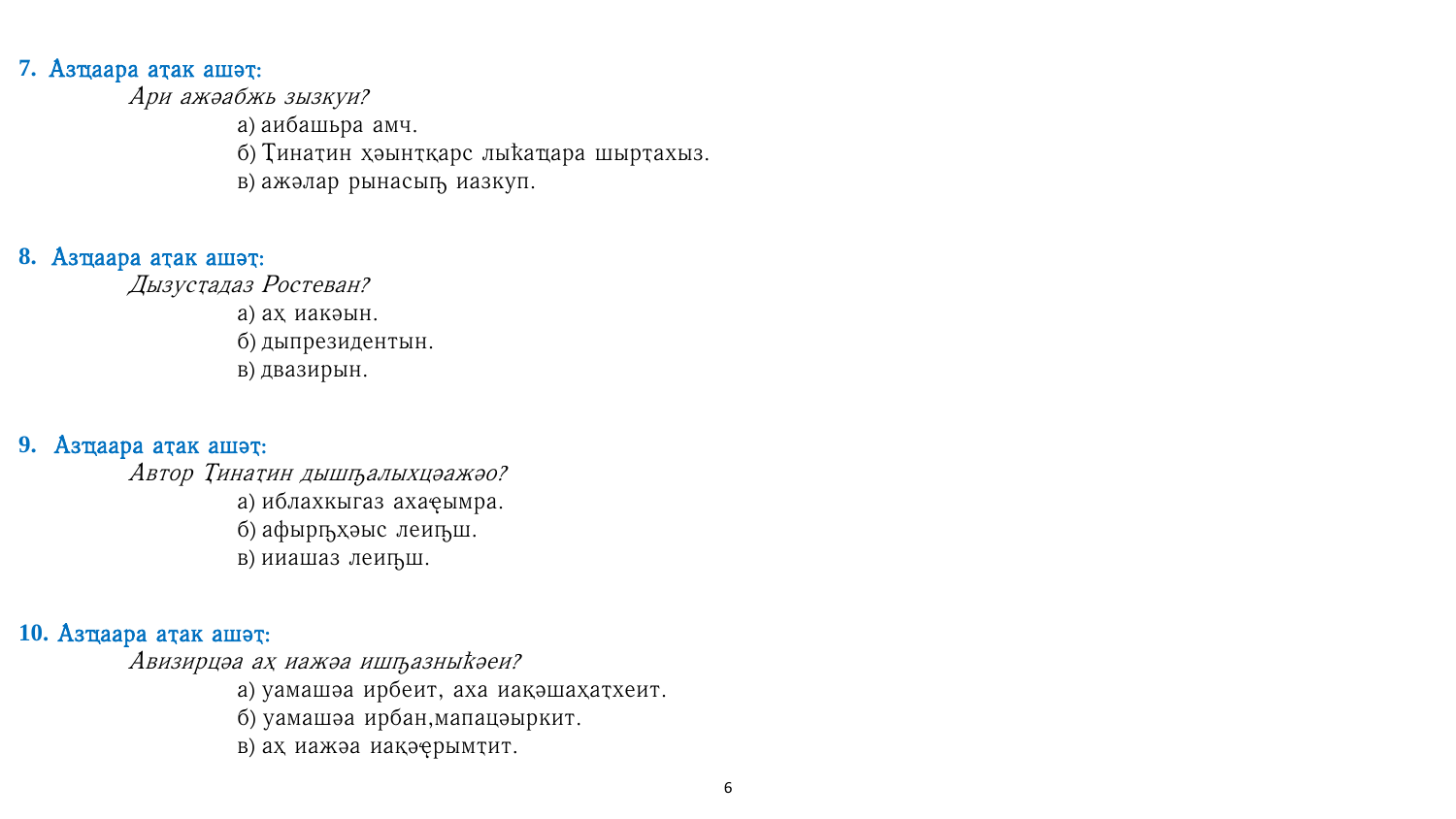## Аҧсуа шәкәыссра атоурых акнытә

XIX ашәышықәса аобатәи азбжа инаркны аҧсуаа ркультура есааира ашьтыцра иалагеит. Ишьақәгылеит аҧсышәала ашәкәыссра, иаадыртуа иалагеит аҧсуа школқәа.

1862 шықәсазы аурыс генерал, ацарауас П. Услар итижьит ап,суа бызшәа иазкны атцааратә усумта. Иараубри ашықәсан аурыс алфавит шьатас иатаны еиқәиршәеит раҧхьазатәи аҧсуа нбан.

Абри алфавит рхы иархәаны, 1865 шықәсазы Қарт итрыжьит апусышәала исыз "Апусуа нбан" хәа хьзысизмаз ашәкәы.

Д. Гәлиеи ақыртуа ртасы К. Мачавариани еицхырааны 1892 шықәсазы итрыжьит П. К. Услар еиқәиршәахьаз алфавит ре еины, аҧсуа нбан шәкәы.

1909 шықәсазы артасы, ауаажәларратә усзусы А. М. Чочуа Гәлиеи Мачавариани рынбан шәкәы шьатас иатаны итижьит анбан шәкәы еыц. А. М. Чочуа ишәкәы "Апусуа нбан" хартәааны, ирееины еитатижьит 1914 шықәсазы.

Ари ашәкәы акыр абиҧарақәа аазахьеит.

## 11. Аздаара атак ашәт:

Ап, сны ап, суа школқәа раартра ианбалага?

а) XX ашәышықәсазы.

б) XIX ашәышықәса аобатәи азбжа инаркны.

в) XVIII ашәышықәса анцәамтазы.

## 12. Аздаара атак ашәт:

1892 шықәсазы аҧсуа нбан ашәҟәы тзыжьда?

а) Ш. Инал-иҧа.

б) Б. Шьынқәбеи аҧсуа рцасы Л. Чкадуеи.

в) Д. Гәлиеи ақыртуа ртасы К. Мачавариани.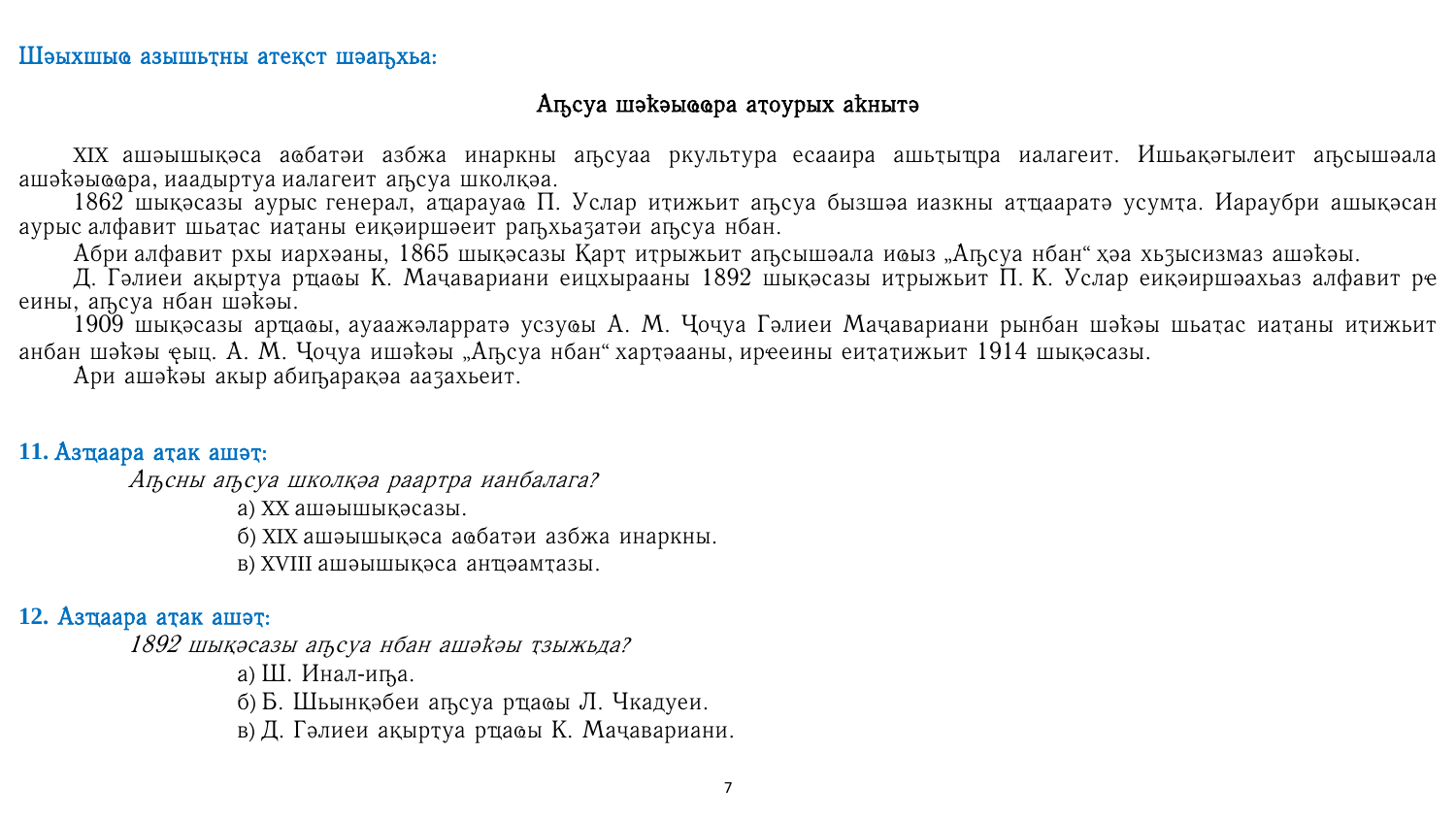#### 13. Аздаара атак ашәт:

Абри ажәабжь зызкуи?

- а) аказара иазкуп.
- б) аспорт иазкуп.
- в) аҧсуа шәкәыссра атоурых иазкуп.

Шәыхшыс азышьтны атеқст шәап хьа:

## Ажәи, Аеи, Алеи реимак

Ажәи, Аеи, Алеи енак ажәа еимаркит. Ажәас иеимаркызгьы абри ауп: аҧшәма ҳара ҳахьтә иаҳа бзиа иибауа иарбану рхәан, абри акны рхәатәқәа еиқәымшәеит.

– Зегьы реихазагьы аҧшәма бзиа иибауа сара соуп! – аҳәеит Аҽы. – Избан ҳәа шәҵаауазар, сизыцәаҕәоит, сизчалтуеит, сизырашәоит, џьара дцарц анитахугьы, скәакәа днықәртәаны, иахьитахыу дызгоит, сара сакәымзар, еитахәарак иоуамызт!

– Башоуп иухәауа, – еаанатит Ажә, – аҧшәма шәара зегьы шәеиха бзиа сибоит сара. Сара сыҧсы таны хыш-хырцәы игсырхауам, сара сакәымзар итаацәагьы иаргьы амла иагауан...

– Мамоу, зегьы шәыцкьысгьы сарасоуп агушәма бзиа иибауа! – ирыманакит Ала. – Уахи-ени ҳәа иааилымхʒакәа сықәгыланы, иара ионы-игәара, ирахә-ишәахә зегьы сыхьчоит, сарасакәымзар, шьта иагьарааны ақыычцәа деимыртәахьазаарын иара.

Арт реимак аҧшәма иаҳаит.

– Шәакәыц ажәааимакра! – ихәеит иара, – шәара зегьы шәыда сара схәартам,доусы шәтыҧқәа рыкны шәыбзиоуп, еиҕьуеицэоу шэыкам.

А. М. Чочуа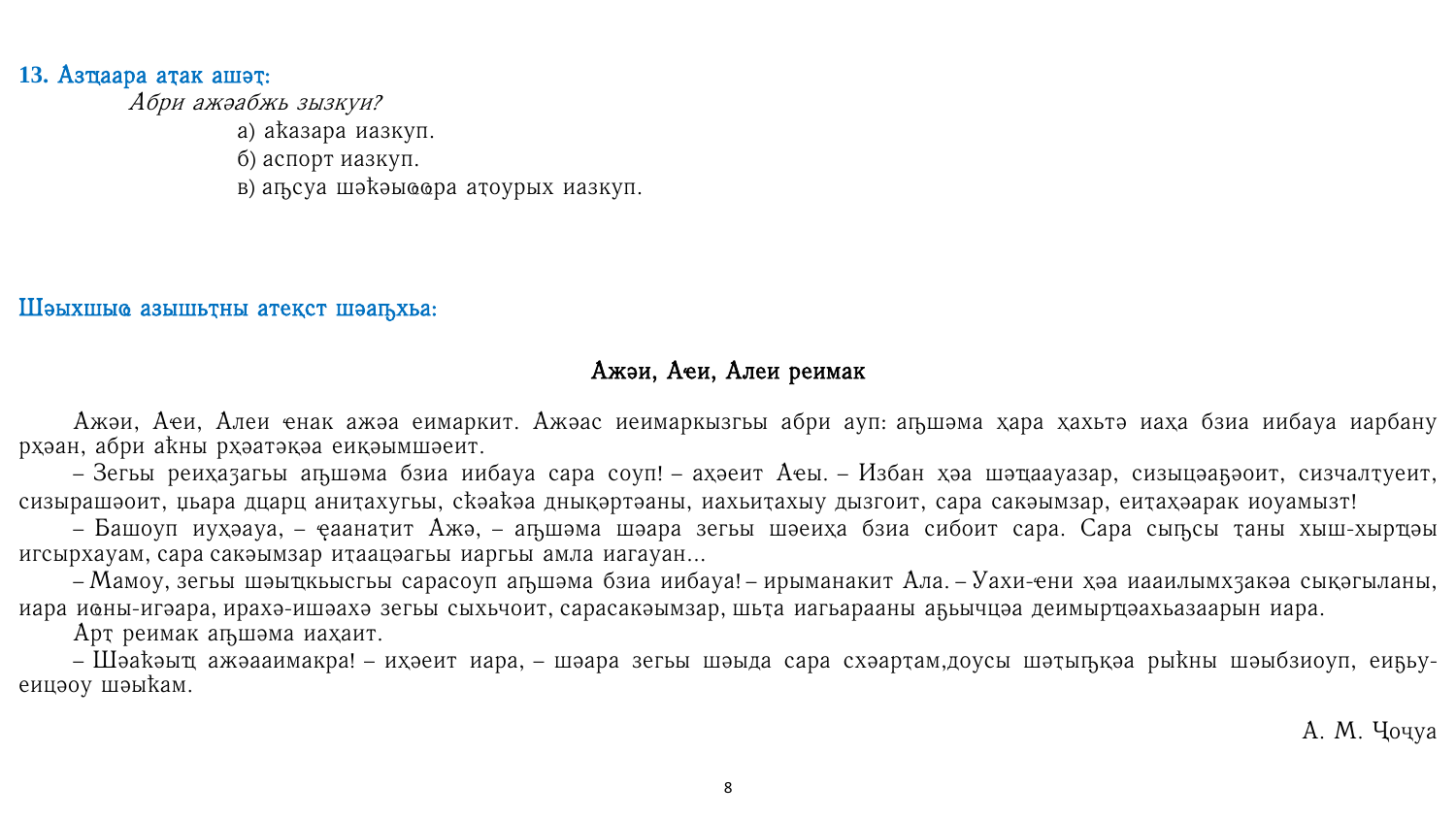#### **14. Аздаара атак ашәт:**

Еимаркәеи Ажәи, Аеи, Алеи?

а) афатә еимаркәеит.

б) атыҧ еимаркәеит.

в) апушәма дара ркынтә зегьыреиха бзиаиибода.

## **15. Аздаара атак ашәт:**

Ап, шәма зегьы реиха сара бзиасибоит хәа аеы агәы изаанагеи?

а) избанзар и мны-игәара, ирахә-ишәахә зегьы иахьчоит.

- б) избанзар ицәақәоит, ирашәоит, дны кәнагоит.
- в) избанзар хыш-хырцәы игнархауам.

## **16. Аздаара атак ашәт:**

Ап, шәма зегьы реиха сара бзиа сибоит хәа ажә агәыизаанагеи?

а) избанзар и ны-игәара, ирахә-ишәахә зегьы иахьчоит.

б) избанзар ицәақәоит, ирашәоит, дныкәнагоит.

в) избанзар хыш-хырцәы игнархауам.

## **17.** Атекст акынтә игәылжә аз:

Ап, шәма атакс икаитеи?

.................................................................................................................................................................................................................

.................................................................................................................................................................................................................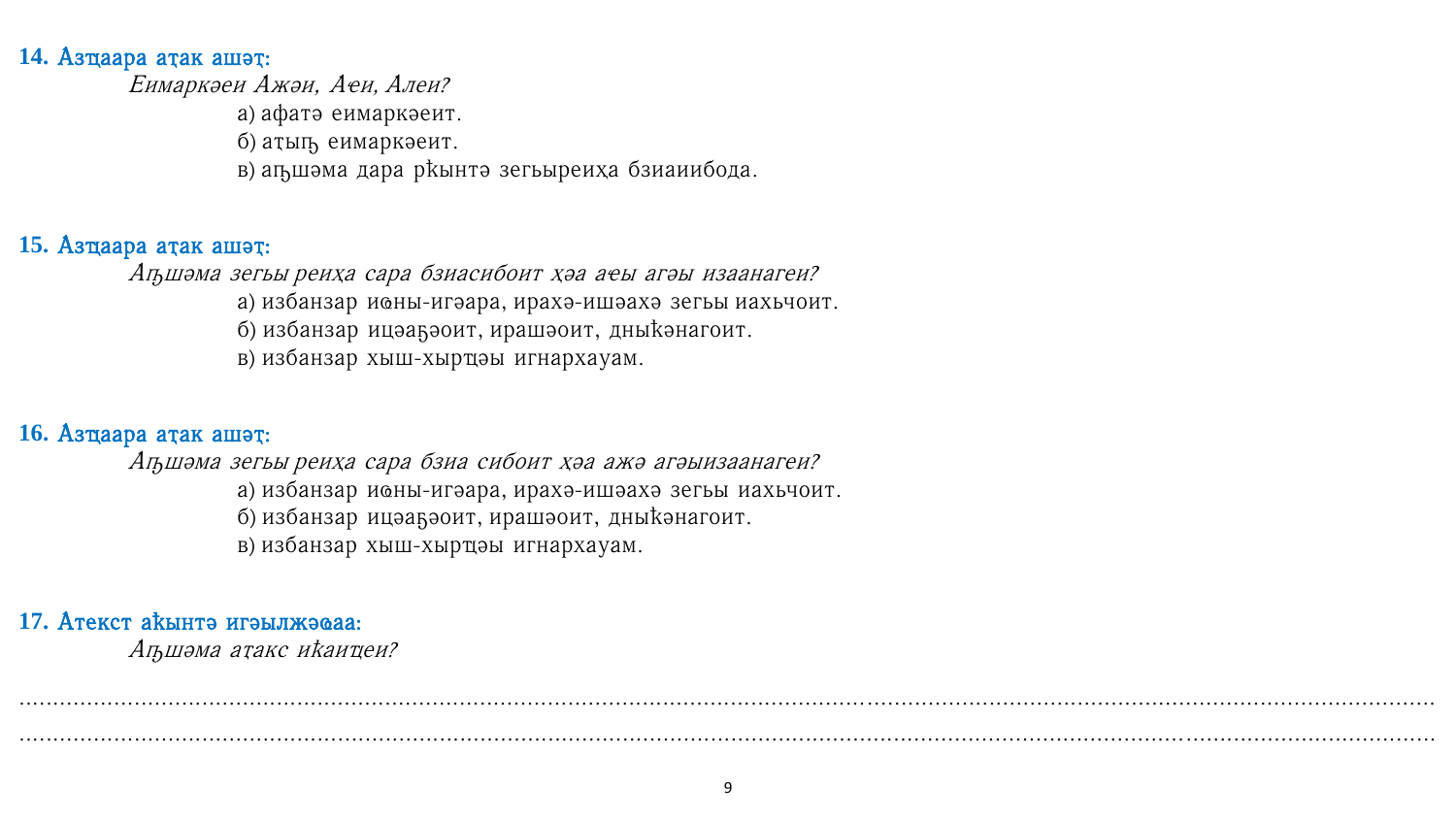## Акаки Церетели ипоема "Абаззеи", еитеигеит Д. Гәлиа

"Сафар уоума? Ухацкы сыҧсааит Убзыцэашьа, иузгэакэа! Сасыблақәа уаиуеиқьаршьо Адунеи аеы дарбанирбо?"

Игәыдибакылт, еибагәызит Оыџьа аишьцәа иеиқәлацәоу реиҧш, Нас дны малан, диреыхеит Абырфынлых иҧхәысшаша.

"Нас, амарџьа, бааццакыроуп, Асас изы фытәык бырхиароуп, Харатә даауеит, даапса дыкоуп, Икамлари чабьакимфацзар!"

## 18. Аздаара атак кашәда:

Апоема афырхаца, асас ихьзуи? а) Алмасхит.

 $(6)$  Ca $q$ ap.

в) Гәдиса.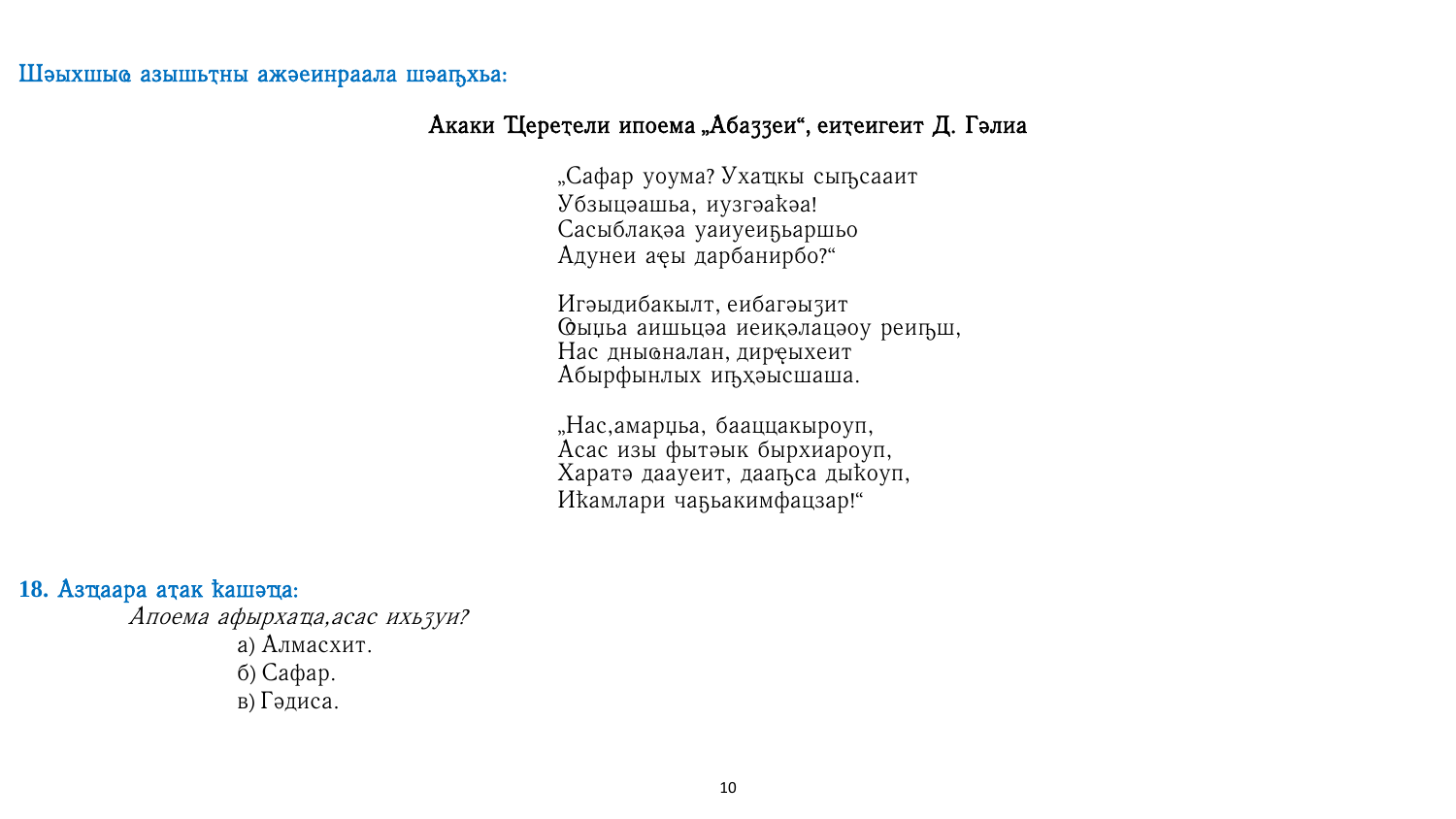## 19. Аздаара атак кашәта:

Аҧшәма асас дышҧаидикылеи?

а) даараза диеигәырқьеит.

- б) ицәымқхеит.
- в) и ехыршәааны.

## **20. Аздаара атак кашәда:**

Аҧшәма иҧҳәыс дзеиҧшрази?

а) дыгынзан, дшашан.

б) деаастан.

в) длашәын.

## **21. Аздаара атак кашеда:**

Ап,шәма ип, хәыс илыдицеи?

- a)  $a$  $3$  $a$  $3$  $a$  $a$  $a$  $a$ .
- б) афатә архиара.

в) ауатах аилыргара.

#### 22. Иагу анбанқәа иадоыланы хаеыла ишәыпосах акатарба "анхара": сара ............. нхоит

#### 23. Иагу анбанқәа иадоыланы хаеыла ишәыпосах акатарба "анхара": vapa ............. нхоит

#### 24. Абарт ажәақәа шәхы иархәаны ақәоу еиқәшәыршәа: амашьына, ақытахь, саб, ала, дцоит.

.................................................................................................................................................................................................................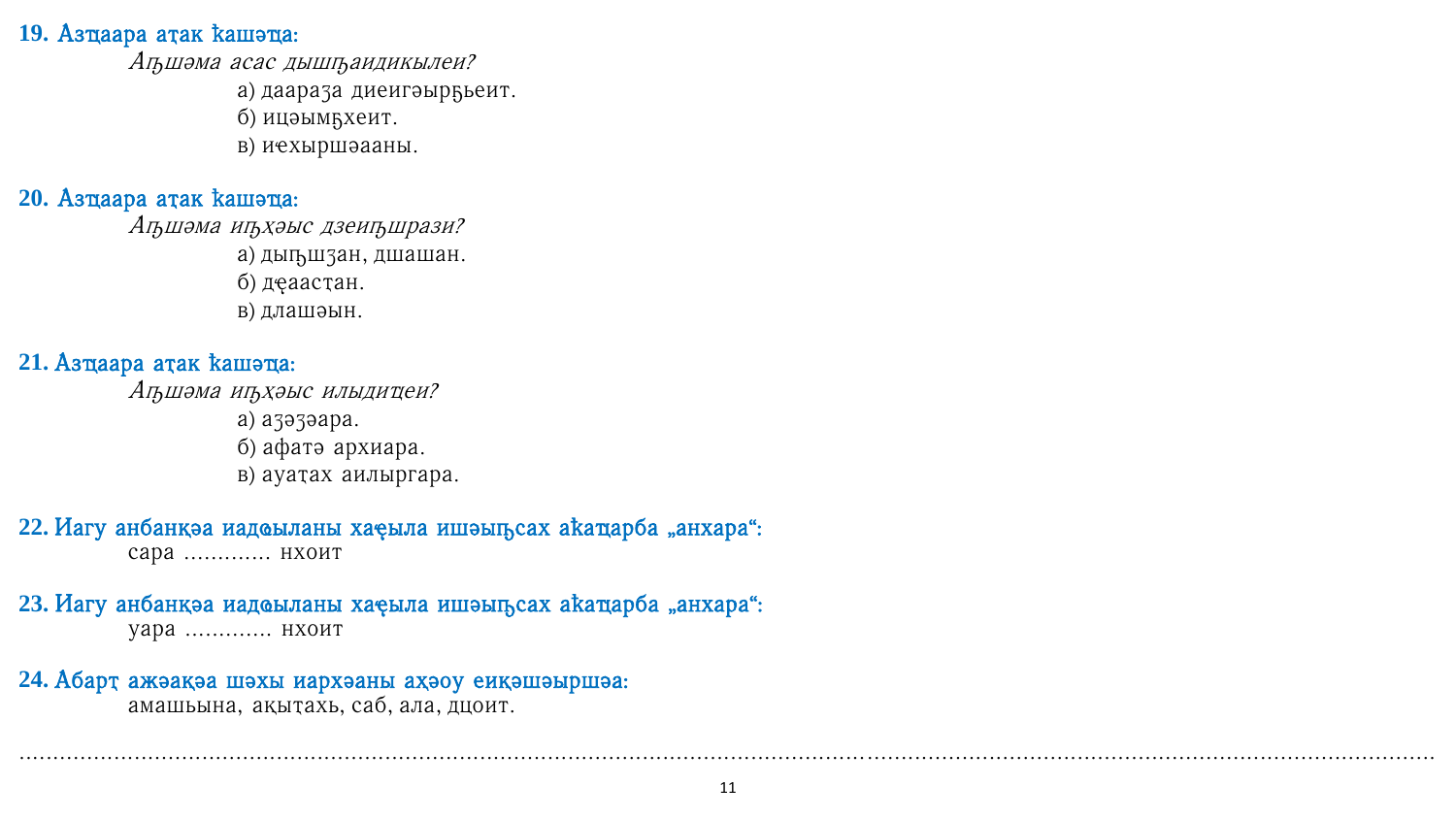25. Абарт ажәақәа шәхы иархәаны ақәоу еиқәшәыршәа:

Сара, бзиа, саҧхьоит, ашәкәы.

26. Абри ахәоу аеы иарбан аамтои акацарба иаанаргышуа?

Сара университет стоуп.

а) уажәтәи.

б) иасхьоу.

в) икалаша.

#### 27. Абарт акацарбақәа ркынтә руа иарбан мапкратә аформа змоу?

а) икасцазом.

б) сыччоит.

в) исцоит.

28. Абарт ахәоуқәа руакы аеы гхак ыкоуп. Иашоу ахәоу иалшәх:

а) сара асныка сцоит. б) сара асныка дцоит.

#### 29. Абарт ажәақәа шәхы иархәаны уажәтәи аамтаеы ақәоу еиқәшәыршәа: лара, ахь, амшын, дцоит.

30. Абарт ажәақәа шәхы иархәаны иасхьоу аамтаеы ахәоу еиқәшәыршәа: Соыза, далгеит, ауниверситет, Акэатәи.